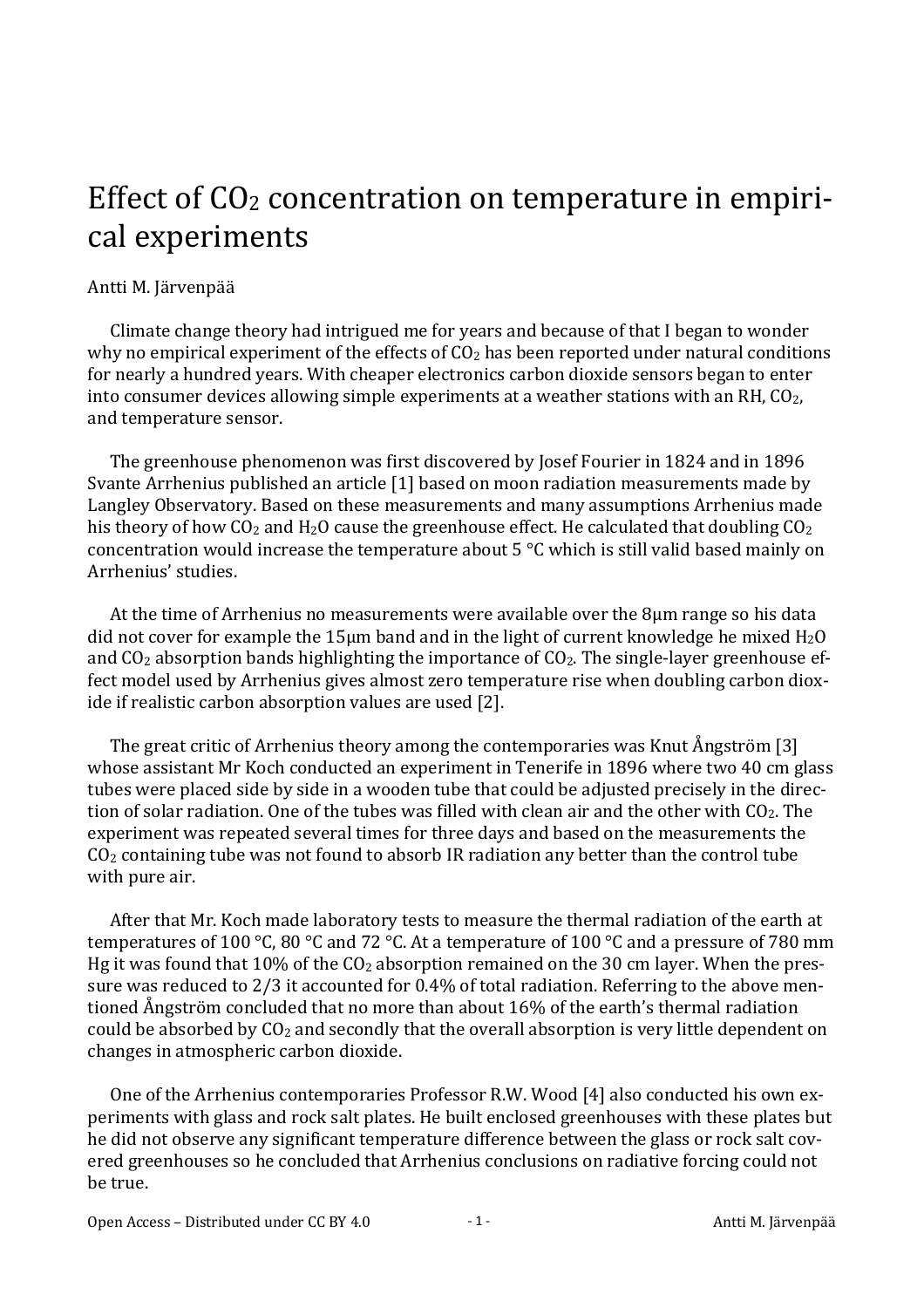After the experiments of Knut Ångtröm and R.W.Wood there was apparently no need for other experiments and the matter was buried until it came up again with theories of climate change. It is strange however that experiments with today's technology and instruments have not been reported although they could be assumed to have been performed.

Due to the above I performed a simple experiment on pairs of test containers that lasted about a year. From summer 2019 to summer 2020 I tested the effect of  $CO<sub>2</sub>$  on different pairs of test containers under natural conditions. Inside the test containers were weather station sensors with a carbon dioxide sensor to monitor the  $CO<sub>2</sub>$  concentration in addition to the normal weather sensors. One of the test containers had outdoor air and the other had an elevated  $CO<sub>2</sub>$  concentration. Initially the concentration of the control container was about 1000 ppm and then 5000 ppm or more. The test series of the year produced just over 113260 measurements [5].

In practice the sensors were inside closed test containers and the measurement data was transferred by radio to a base station which transferred the data to a cloud server where the results were and still are readable. In practice the measurement events were fully automated and the only task left was to monitor that the carbon dioxide content of the control container remained correct.

Arrhenius's assumption was based on the idea that back-radiation of the greenhouse gas would amplify the greenhouse effect as concentrations increase. Like Professor Wood did in his study it was worth testing whether the material in the test container somehow affects the result. In principle glass does not transmit ground level radiation but PET plastic and for example fresh film allow heat radiation to pass through from the earth's surface. Therefore the test containers were both glass and various plastic containers. If the greenhouse theory were to be valid in the 15um area there should have been a significant temperature difference in the  $CO<sub>2</sub>$  concentrations used in the test containers. The sizes of the test containers ranged from just under a liter to about 50 liters and the materials ranged from glass to PET plastic and further to fresh film.

None of these variations produced a noticeable temperature difference between the test containers. Therefore the  $CO<sub>2</sub>$  concentration does not seem to have any effect on the greenhouse effect around the 15μm range. The result would confirm prof. Wood's 1909 observation that the greenhouse effect would be explained by the lack of convection in a confined space.

The majority of the experimental stages were such that the  $CO<sub>2</sub>$  concentration was 10 times or even higher but no significant change in temperature was observed between the experimental containers in the one-year experiment. Small temperature differences arose between the test containers presumably because the containers came and went into the shade at somewhat different times. Likewise the shadows of the clouds hit the test containers slightly apart at slightly different times. The average temperature difference between the test containers was -0.019  $\degree$ C. Both test containers developed a similar greenhouse phenomenon in the sunshine regardless of  $CO<sub>2</sub>$  concentration.

The measurements are confirmed by the observations and interpretations made by Prof. Wood and Ångström in the early 20th century. Perhaps my experiments are a bit more unscientific but the measurement tools are incomparably better and collecting observations every few minutes to cloud gives a completely different way to monitor phenomena.